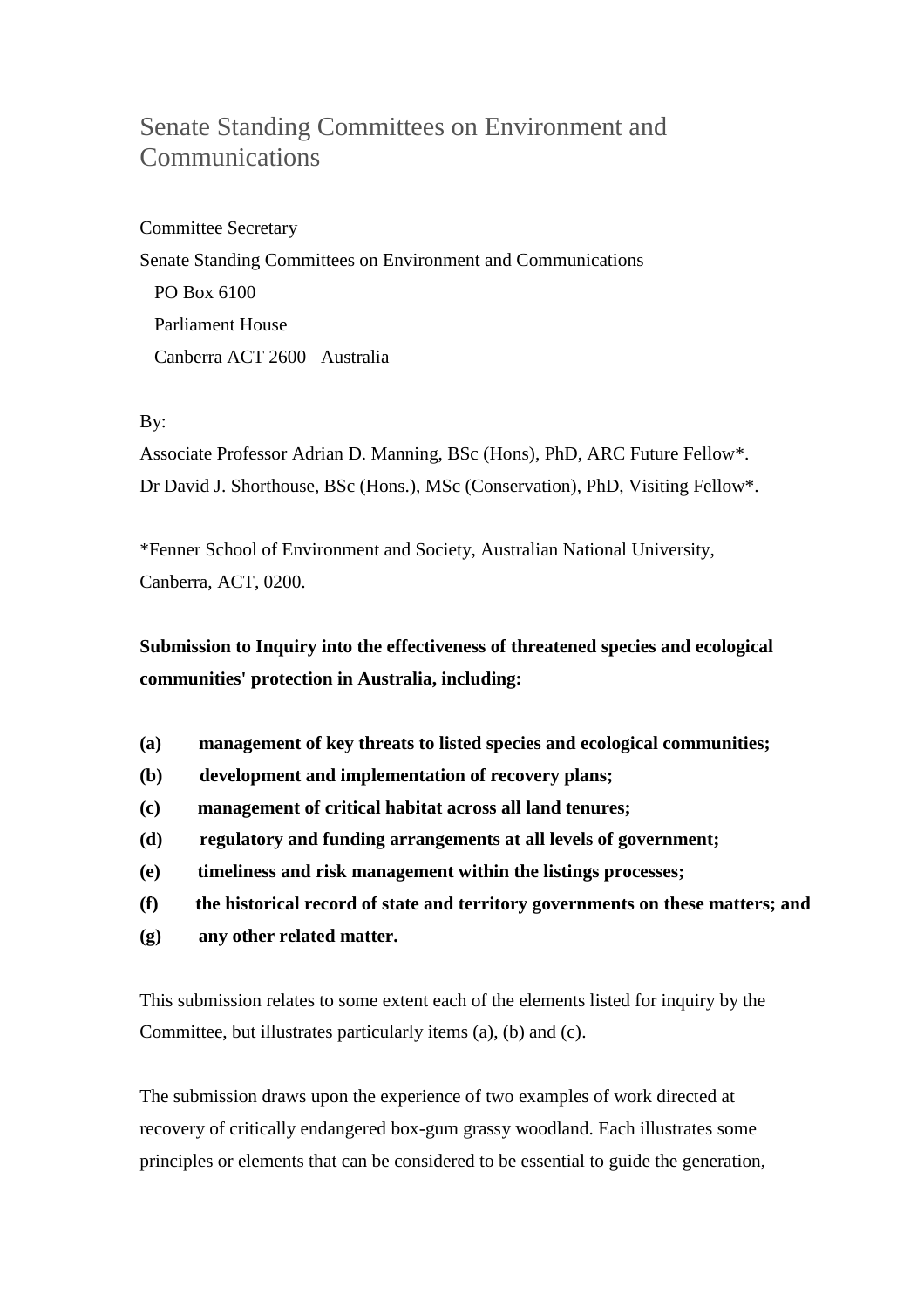transfer and implementation of knowledge required for recovery actions. These are:

- Partnerships between the key knowledge/research generators and public and private landholders on whose land recovery actions are to be undertaken.
- Secure land tenure for locations of long-term monitoring and research.
- Funding for innovative approaches to monitoring and research directed at recovery of endangered ecological communities at the landscape scale.
- Mechanisms or processes for knowledge transfer and changed management by public and private landholders.

We have also uploaded a number of supporting documents cited in this submission. If the Committee wishes to see at first hand the ecological experiment at Mulligans Flat and Goorooyarroo referred to in this submission, or wants further information about any aspect of the projects referred to, a visit can be readily arranged, given the proximity of Mulligans Flat to Parliament House, Canberra.

## *The Mulligans Flat – Goorooyarroo Woodland Experiment*

The submission is informed directly by a 'ground-breaking' research partnership between the ANU (Fenner School of Environment and Society) and the ACT Government through the ACT Parks and Conservation Service (Territory and Municipal Services Directorate and Environment and Sustainable Development Directorate). The research is funded by Australian Research Council Linkage grants (LP0561817, LP110100126) and cash and/or in-kind from the research partners and CSIRO and the James Hutton Institute (Scotland) have also joined the research team.

The partnership and funding is directed into a long-term ecological experiment that is integrating restoration and research to provide evidence for sound conservation management [\(www.mfgowoodlandexperiment.org.au,](http://www.mfgowoodlandexperiment.org.au/) see also the uploaded flyers). *The Mulligans Flat–Goorooyarroo Woodland Experiment* is located in the Mulligans Flat and Goorooyarroo nature reserves in northern ACT.

The aim of the experiment is to find ways of improving critically endangered boxgum grassy woodland for biodiversity. It has been designed in collaboration with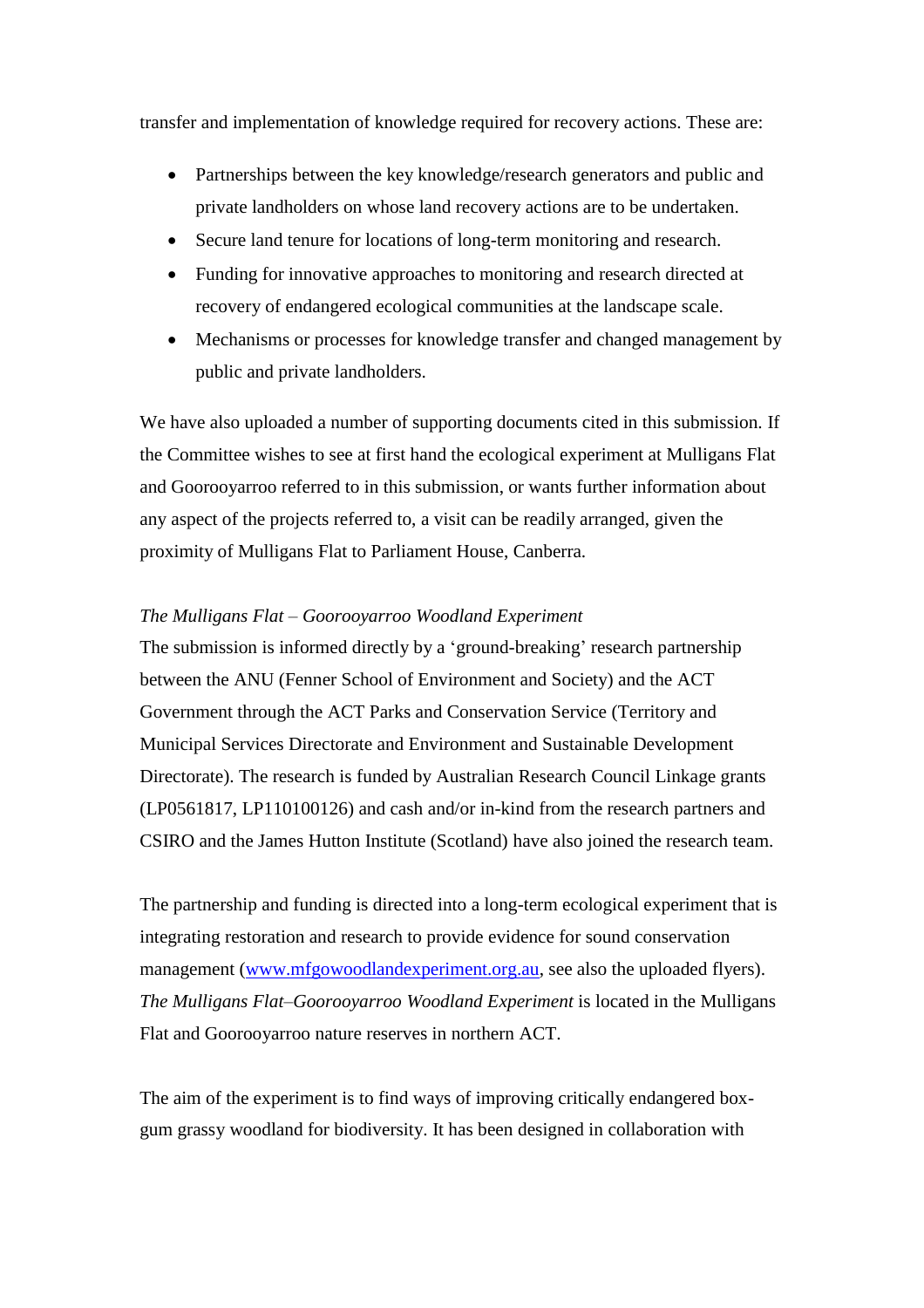expert statisticians, and provides the ideal experimental framework for investigating ecological communities across multiple spatial scales (Manning et al. 2011).

A set of key ecosystem manipulations have been chosen to investigate how to reverse the decline in woodland biodiversity. These manipulations are: *(i) the addition of 2000 tonnes of dead wood to increase structural complexity (four treatments: (a) zero, (b) 20 tonnes in dispersed pattern, (c) 20 tonnes in clumped pattern, (d) 40 tonnes; (ii) the exclusion of kangaroos to reduce grazing pressure; (iii) the application of fire as a key disturbance (twenty four one-hectare sites in Goorooyarroo); (iv) exclusion of digging effects of reintroduced bettongs (twelve onehectare sites in Mulligans Flat).* 

The partnership with the ACT Government was critical in successfully planning and implementing the experimental treatments (Manning et al. 2011; Shorthouse et al. 2012). The manipulations have been applied in a design that maximises the accuracy with which the effects and interactions can be estimated (Manning et al. 2011). Response variables include: birds, small mammals (Manning et al. 2011), reptiles (Manning et al. 2013), invertebrates (Barton et al. 2009; 2010) plants (McIntyre et al. 2010), soils, soil microbes and fungi.

Emerging out of the research partnership with the ACT Government was the idea of building a predator-proof sanctuary at Mulligans Flat (www.mulligansflat.org.au). This resulted in the construction of a 11.5 km predator exclusion fence that has provided a unique opportunity to examine the effects of the reintroduction of a locally extinct ecosystem engineer, the Tasmanian bettong (*Bettongia gaimardi*) on ecosystem restoration (media releases and videos on the translocation can be found at (www.mfgowoodlandexperiment.org.au). The successful translocation of bettongs from Tasmania to the ACT involved many staff from the partners organizations and the Tasmanian Government. The research team, including two PhD researchers, is asking two questions:

(1) how does the reintroduction of an ecosystem engineer affect the woodland ecosystem and the restoration process?

(2) how do the current state of the ecosystem and management treatments affect bettongs?